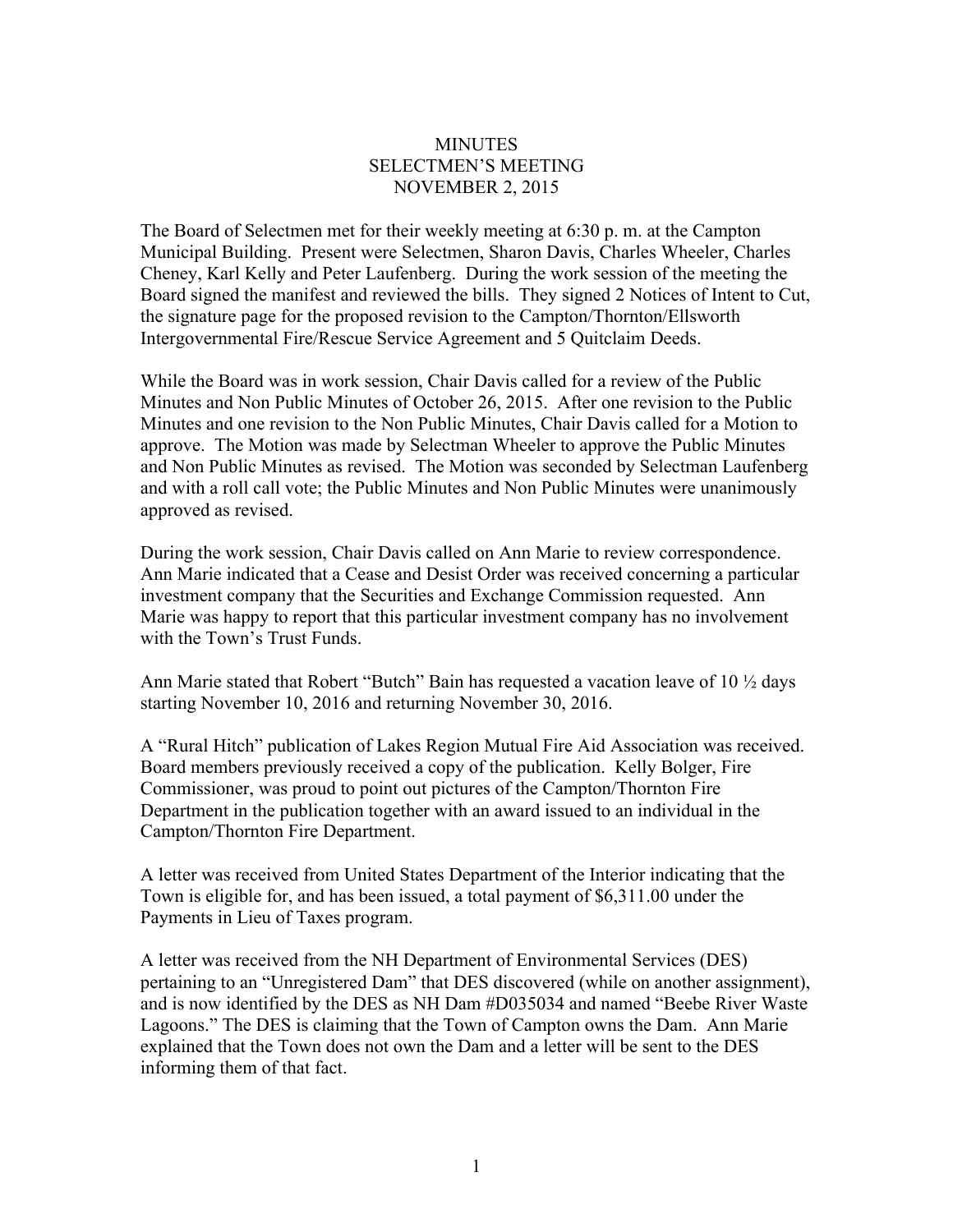A letter was received from Frank Guinta, Member of U.S. Congress, indicating that he introduced legislation to fully repeal the excise tax, commonly referred to as the "Cadillac Tax", on health care benefits contained in the Affordable Care Act. Mr. Guinta explained that both public and private employers cope with this 40 percent tax on the health benefits they offer employees, millions of Americans across the country are at risk of losing access to their health insurance and paying more in taxes. Hence, Mr. Guinta expressed that the passage of this legislation is a great victory.

North Country Council sent an update along with brochures and a request for the Town to consider renewing membership with the Council again. Selectman Laufenberg requested a copy of the update for his review.

Ann Marie indicated that NH DRA is now reviewing the MS434 (revised revenues) for the setting of the tax rate so the rate should be forthcoming.

There being no further correspondence, Chair Davis continued with review of the Tracking Report indicating that there were no changes this week on the report. Ann Marie indicated that R.J. Dragon is now researching a quote for disability and dental insurance premiums.

## **At 6:55 p.m. Chair Davis called for a Motion to go into Non Public Session under RSA 91-A: 3, ll(c) regarding a tax matter. The Motion was made and seconded and the Board went into Non Public Session at 6:55 p.m. The Board came out of Non Public Session at 8:06 p.m.**

Chair Davis continued the public meeting with Other Business Agenda Items and called on Kelly Bolger, Fire Commissioner Chair regarding an update pertaining to the approval of the Campton/Thornton/Ellsworth Intergovernmental Fire/Rescue Service Agreement. Also appearing with Mr. Bolger were Dan Defosses, Fire Chief and Ian Halm, Deputy Fire Chief. Mr. Bolger explained that the Town of Ellsworth approved the revised Agreement (along with the Town of Campton). However, the Town of Thornton has not approved the revisions. Mr. Bolger and the Fire Chief were informed that the revised agreement is now being reviewed by the Town of Thornton's Attorney. In the meantime, a request from the Thornton Board of Selectmen was made to Fire Chief Defosses to provide a copy of the employment contract between him and the Fire Commissioners and a copy of his job description. Mr. Bolger explained that Attorney Laura Spector (Town Attorney, at the time the documents were drafted) stated that this information was "privileged information" and with that being said, Fire Chief Defosses does not want to release this information to the Thornton Board of Selectmen. Mr. Bolger also explained that this information is not relevant to the approval of the revised agreement. Mr. Bolger acknowledged that Jim Demerit had previously reviewed the contract and job description and he expressed there was nothing in the documents that pertained to the matter at hand. However, Fire Chief Defosses is forwarding his "privileged information" to the Campton Fire Department's legal counsel for advice as to whether or not to release this information to the Thornton Board of Selectmen. Chief Defosses stated that if legal counsel confirms to go ahead and release the information, Chief Defosses will do so. In the meantime, Mr.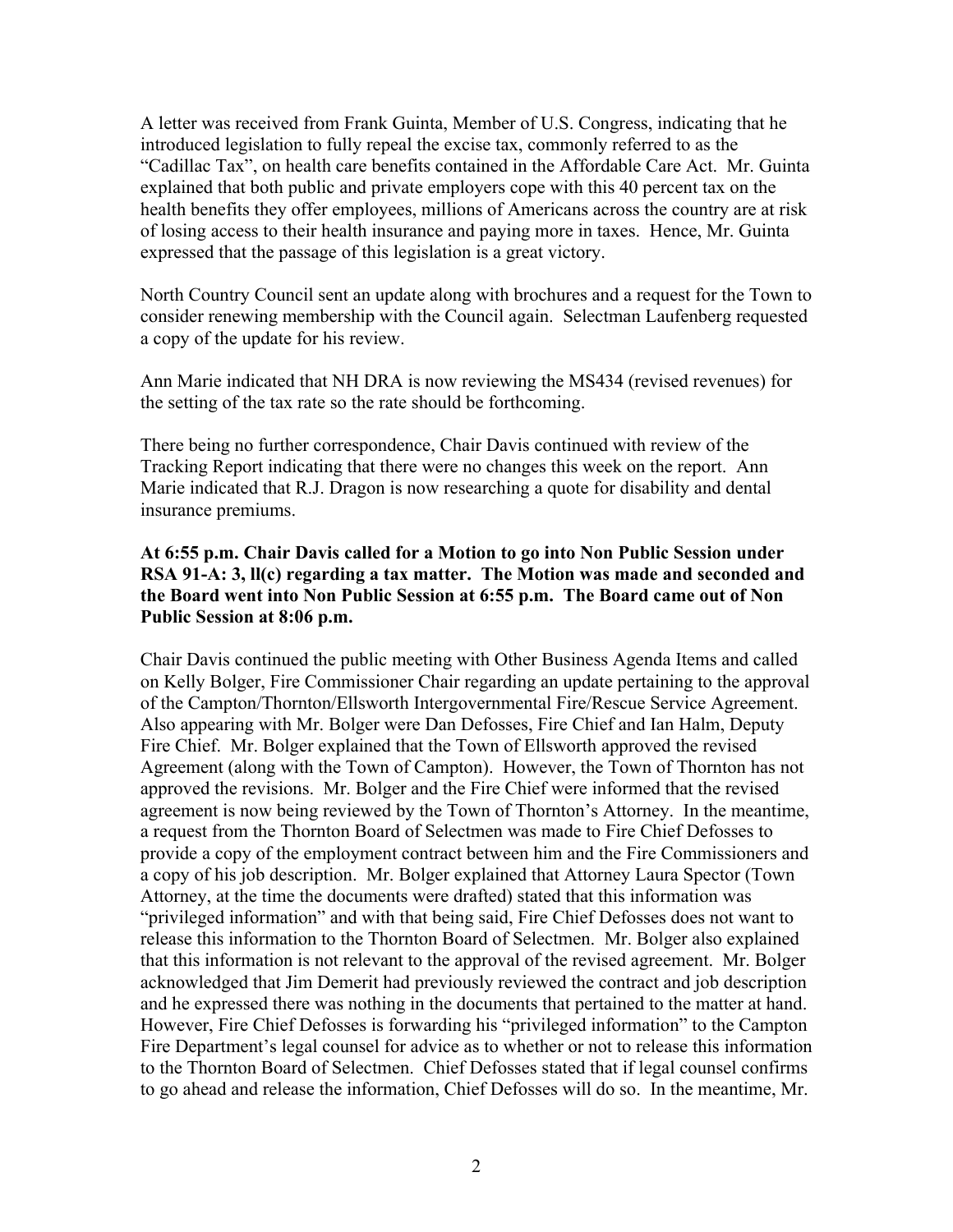Bolger and Fire Chief Defosses expressed concern (through their conversations with the Thornton Board) that the Thornton Board of Selectmen may not sign the revised agreement and they would like suggestions (from the Campton Board of Selectmen) on how to move forward. It was determined that the Thornton Board of Selectmen, at the present time, has not specifically stated that they would not sign the revised agreement. The Campton Board of Selectmen recommended that if the Thornton Board of Selectmen agreed not to sign the revised agreement, the next step would be to schedule a joint meeting between the respective Boards to discuss the issues at hand. It was agreed that Mr. Bolger and Fire Chief Defosses will update the Board as to any progress before the Town of Campton moves forward to schedule a joint meeting. Mr. Bolger, Fire Chief Defosses and Ian Halm thanked the Board members for their time.

Chair Davis continued the public meeting by calling on Police Chief Warn to present the 2016 Proposed Police Department Budget. Sergeant Payer was also present at the meeting. Police Chief Warn first presented the Board with the completed Policy Manual which was completed on October 23, 2015.

Chief Warn then distributed to the Board a copy of the 2016 Proposed Police Department Budget. Chief Warn explained that he is requesting another full-time, certified Police Officer and he explained the need. Chief Warn stated that (through Sergeant Payer's efforts) the Department has 2 certified officers interested who will be appropriate for the position. In the beginning of the written Proposed Budget, Chief Warn prepared a lengthy written introduction to the Police Department with compensation comparisons, expenditure comparisons from 2015 Budget, actual 2015 expenditures and 2016 requests. Chief Warn also prepared an explanation of the needs of such expenditure requests, as requested by the Board. Chief Warn stated that the increase in wages reflected the 2% maximum merit raise. Chief Warn explained the sizeable increase in the Dispatch line and the fact that the Department has no control over this figure as the figure is set by the Town of Plymouth. Discussion pursued pertaining to how the Town's portion is calculated and the fact that it is based on a percentage of usage. The Town of Campton's usage is 11.6%. Chief Warn proceeded to discuss suggested Warrant Articles for a cruiser (estimated cost - \$43,000.00) and computers (\$15,000.00) and the necessity of such. Chief Warn informed the Board that Risk Managers at Primex performed a review of the police station this year and offered a report regarding suggestions for changes and additions to make a better work environment and less liability to the Town. An addition of adequate storage was suggested, amongst other things. Chief Warn suggested that a committee be formed to address Primex's findings and the committee meet with various people and businesses to then make recommendations to the Board at a future date. Ann Marie confirmed the storage issues that now exist in the Selectmen's Office and Community Room in order to accommodate various departments. Chief Warn continued by reviewing the expenditure changes that have been reduced, i.e. Fuel, Part-time Account and Prosecution/Legal and giving explanations for such reductions. Chief Warn acknowledged the need for Board members to review the Proposed Budget at their leisure and digest it before any decisions were made. Chief Warn informed the Board that he would get the final quote for the cruiser within the next two weeks and he will update the Board. The Board thanked Chief Warn for his presentation.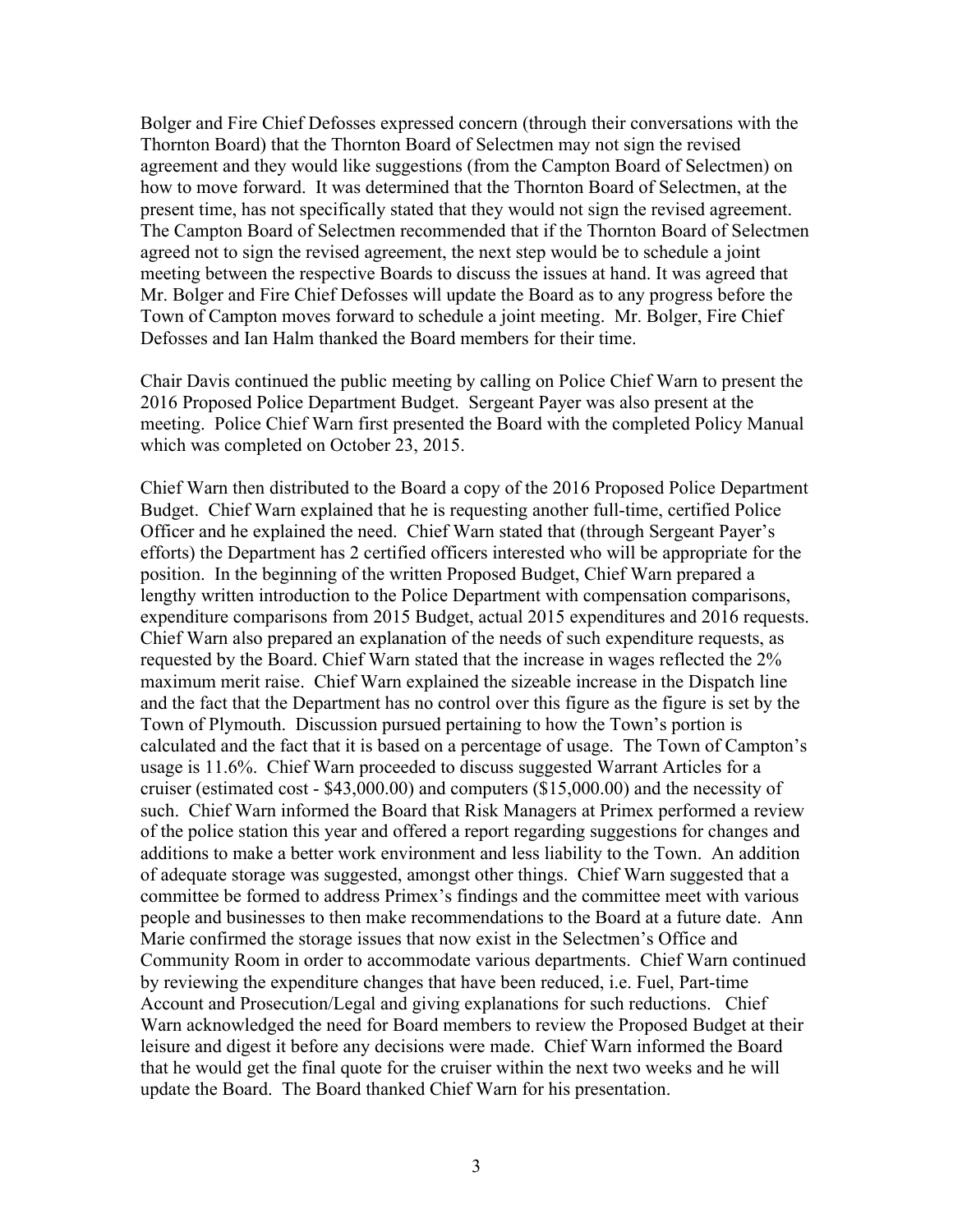Chair Davis continued the Public Meeting by calling on Robert "Butch" Bain, Road Agent to review the 2016 Proposed Highway Department Budget. Mr. Bain first informed the Board that he received the final bill from GMI Asphalt for paving and it was \$1,200.00 more than the quote. Mr. Bain explained that after he discussed the issues with the owner of GMI Asphalt concerning a mistake on Bog Road and the issues on Eastern Corner Road, the bill was then reduced to \$195,168.80.

Mr. Bain then proceeded to review the Proposed Highway Department Budget. He pointed out the wages and salaries were figured on the 2% maximum merit raise. He included figures for hiring Harry Hughen full-time (as discussed with the Board previously). Mr. Bain continued to go down the Proposed Budget line by line. The increases noted were for Paving Appropriation/Bridges \$245,000.00 up from \$195,000.00, Overtime \$15,000.00 up from \$10,000.00, Telephone & Internet \$3,200.00 up from \$3,000.00, Gravel \$60,000.00 up from \$30,000.00, (the Board suggested the need for this increase) and winter sand \$27,000.00 up from \$25,000.00. Additional expenditures were for Longevity \$1,900.00 and road sweeping \$6,000.00. The Sub-Contractor line was reduced if Harry Hughen is hired full-time. Explanations of each line item were given (as requested by the Board).

Mr. Bain also presented a price quote for a backhoe in the amount of \$124,900.00. He went over different warranties offered, comparing different companies. The Board agreed they will look at the backhoe quote when Mr. Bain returns to speak with the Board on finalizing the Proposed Budget. In the meantime, the Board requested that Mr. Bain come back with an idea of what roads need to be paved (with a list of the roads that will be scheduled for paving in 2016), and an idea of what is needed to be done for improvements on all the roads. Mr. Bain confirmed that he will set up a meeting with Bruce Davis from Allstate Asphalt to review the roads.

Chair Davis mentioned that there are software programs that track roads that might be of benefit to Mr. Bain. Ann Marie stated that she will contact Mr. John Kubik, Thornton's Road Agent, as he is familiar with a road management program. The Board then thanked Mr. Bain for his presentation.

**Chair Davis then called on Hannah Joyce, Town Clerk/Tax Collector, who requested a Non Public Session. Chair Davis made the Motion to go into Non Public Session under RSA 91-A: 3, ll(c) regarding a personnel matter. The Motion was seconded by Selectman Wheeler and with a roll call vote: Selectman Davis – aye, Selectman Wheeler – aye, Selectmen Cheney – aye, Selectmen Kelly – aye, and Selectmen Laufenberg – aye, the Board went into Non Public Session at 8:25 p.m. The Board came out of Non Public Session at 8:40 p.m.** 

Chair Davis continued the Public Meeting with Other Business, Selectmen's Input and called on Selectman Cheney. Selectman Cheney inquired about a computer program (that the Town of Waterville uses) to keep the public informed. Carina Park briefly explained the program known as Nixle (a subscriber based program) and she expressed